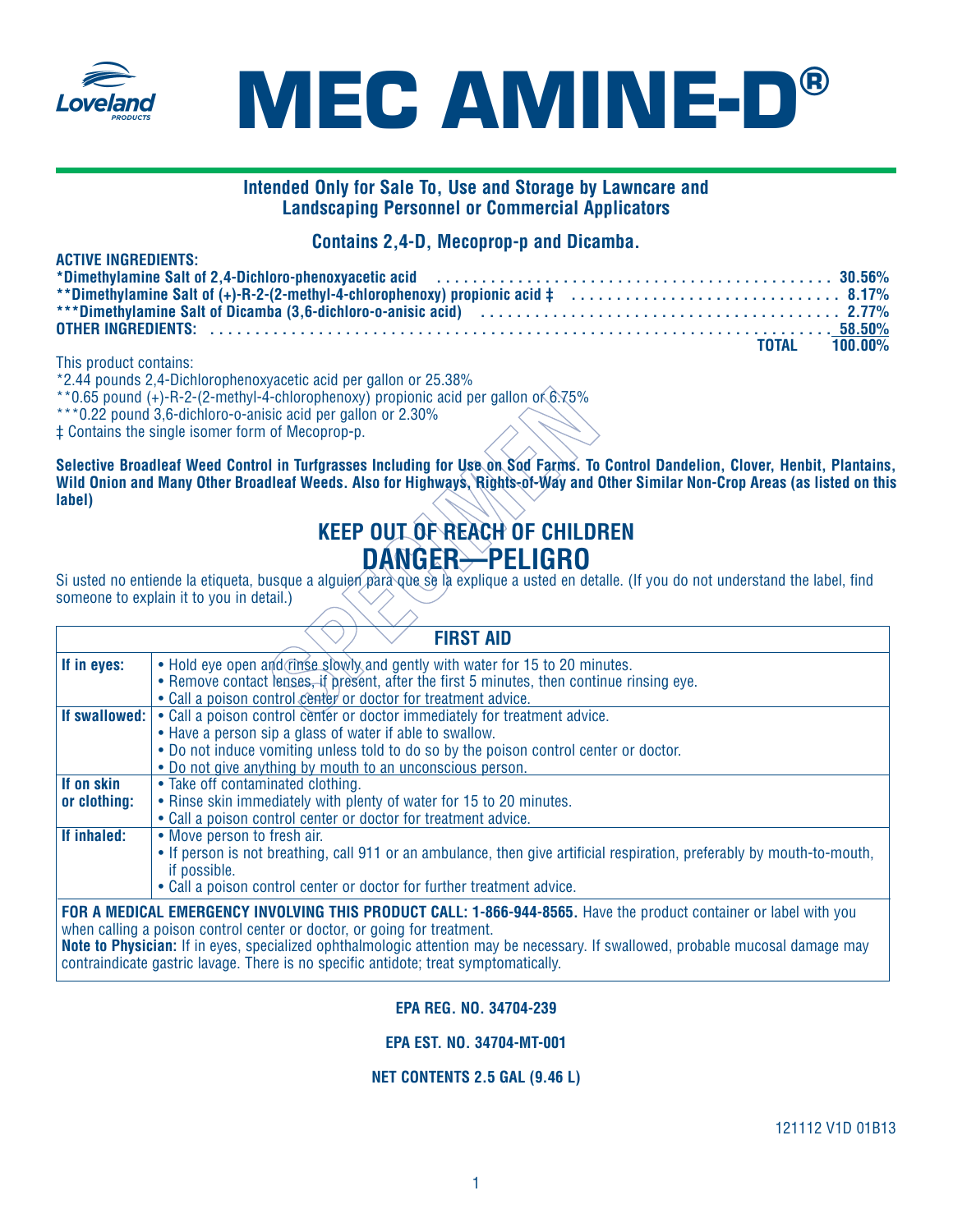## **PRECAUTIONARY STATEMENTS HAZARDS TO HUMANS AND DOMESTIC ANIMALS DANGER**

Corrosive, causes irreversible eye damage. Harmful if swallowed. Do not get into eyes, on skin or on clothing.

### **Personal Protective Equipment (PPE)**

Some materials that are chemical-resistant to this product are made of any waterproof material. If you want more options, follow the instructions for category "A" on an EPA chemical-resistance category selection chart.

### **All mixers, loaders, applicators, and other handlers must wear:**

- Long-sleeved shirt and long pants,
- Shoes and socks,
- Protective eyewear\*,
- Chemical resistant gloves, except for applicators using ground boom equipment, and
- Chemical resistant apron when mixing or loading, cleaning up spills or equipment, or otherwise exposed to the concentrate.
- \*Eye protection is not required ONLY when 5 or more parts water is used to dilute 1 part of this product.

### **User safety requirements:**

Follow manufacturer's instructions for cleaning/maintaining PPE. If no such instructions for washables exist, use detergent and hot water. Keep and wash PPE separately from other laundry. Discard clothing and other absorbent material that have been drenched or heavily contaminated with the product's concentrate. Do not reuse them.

See Engineering Controls for additional requirements.

### **Engineering Controls:**

When handlers use closed systems, such as enclosed cabs, in a manner that meets the requirements listed in the Worker Protection Standard (WPS) for agricultural pesticides [40 CFR 170.240(d) (4-6)], the handler PPE requirements may be reduced or modified as specified in the WPS.

## **USER SAFETY RECOMMENDATIONS**

### **Users should:**

- Wash hands before eating, drinking, chewing gum, using tobacco, or using the toilet.
- Remove clothing/PPE immediately if pesticide gets inside. Then wash thoroughly and put on clean clothing. If pesticide gets on skin, wash immediately with soap and water.
- Remove PPE immediately after handling this product. Wash the outside of gloves before removing. As soon as possible, wash thoroughly and change into clean clothing.

## **ENVIRONMENTAL HAZARDS**

This product is toxic to fish and aquatic invertebrates and may adversely affect nontarget plants. Do not apply directly to water, to areas where surface water is present, or to intertidal areas below the mean high water mark. Drift and runoff may be hazardous to aquatic organisms in water adjacent to treated areas. Do not contaminate water when disposing of equipment washwaters or rinsate.

This chemical has properties and characteristics associated with chemicals detected in groundwater. The use of this chemical in areas where soils are permeable, particularly where the water table is shallow, may result in groundwater contamination. Application around a cistern or well may result in contamination of drinking water or groundwater.

Use of this product in certain portions of California, Oregon, and Washington is subject to the January 22, 2004 Order for injunctive relief in Washington Toxics Coalition, et al. v. EPA, C01-0132C, (W.D. WA). For further information, please refer to EPA Web Site: http://www.epa.gov/espp.

### **Groundwater Contamination:**

Most cases of groundwater contamination involving phenoxy herbicides such as 2,4-D and MCPP have been associated with mixing/loading and disposal sites. Exercise caution when handling 2,4-D and MCPP pesticides at such sites to prevent contamination of groundwater supplies. Use of closed systems for mixing or transferring this pesticide will reduce the probability of spills. Placement of the mixing/loading equipment on an impervious pad to contain spills will help prevent groundwater contamination.

## **DIRECTIONS FOR USE**

It is a violation of Federal law to use this product in a manner inconsistent with its labeling. For any requirements specific to your State or Tribe, consult the agency responsible for pesticide regulation.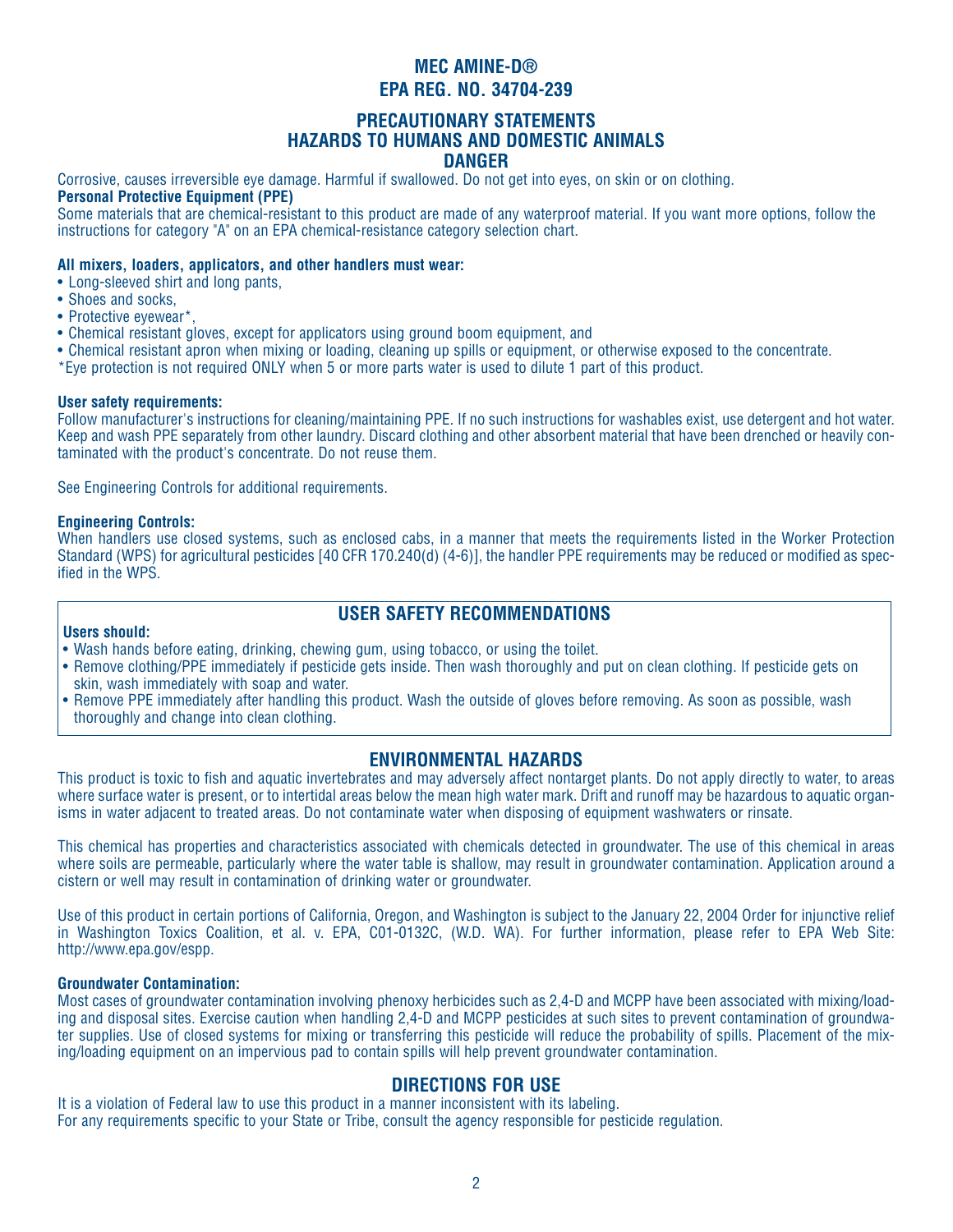## **AGRICULTURAL USE REQUIREMENTS**

Use this product only in accordance with its labeling and with the Worker Protection Standard, 40 CFR part 170. This Standard contains requirements for the protection of agricultural workers on farms, forests, nurseries, and greenhouses, and handlers of agricultural pesticides. It contains requirements for training, decontamination, notification, and emergency assistance. It also contains specified instructions and exceptions pertaining to the statements on this label about Personal Protective Equipment (PPE) and restrictedentry interval. The requirements in this box only apply to uses of this product that are covered by the Worker Protection Standard. **Do not enter or allow worker entry into treated areas during the restricted entry interval (REI) of 48 hours.** 

PPE required for early entry to treated areas that is permitted under the Worker Protection Standard and that involves contact with anything that has been treated, such as plants, soil, or water, is:

- Coveralls worn over short-sleeve shirt and short pants,
- Chemical-resistant gloves made of any waterproof material,
- Chemical-resistant footwear plus socks,
- Chemical-resistant headgear for overhead exposure, and
- Protective eyewear.

## **NON-AGRICULTURAL USE REQUIREMENTS**

The requirements in this box apply to uses of this product that are NOT within the scope of the Worker Protection Standard for agricultural pesticides (40 CFR part 170). The WPS applies when this product is used to produce agricultural plants on farms, forest, nurseries, or greenhouses.

Only protected handlers may be in the area during application.

**Do not enter or allow people (or pets) to enter the treated area until sprays have dried.**

## **RESTRICTIONS**

Do not apply this product in a way that will contact workers or other persons, either directly or through drift.

- Do not apply directly to or near water, storm drains, gutters, sewers, or drainage ditches.
- Do not apply within 25 feet of rivers, fishponds, lakes, streams, reservoirs, marshes, estuaries, bays and oceans.
- To prevent product run-off, do not over-water the treated area(s) or apply when raining or when rain is expected that day.
- Aerial applications are prohibited.

### **PRECAUTIONS**

- Do not use this product on or near desirable plants, including within the drip line of the roots of desirable trees and shrubs, since injury may result.
- To prevent injury, avoid drift of spray mist onto vegetables, flowers, ornamental plants, shrubs, trees, and other desirable plants. Do not pour spray solutions near these plants.

### **Spray Drift Management**

A variety of factors including weather conditions (e.g., wind direction, wind speed, temperature, relative humidity) and method of application can influence pesticide drift. The applicator must evaluate all factors and make appropriate adjustments when applying this product.

### **Boom Height**

Do not apply with a nozzle height greater than 4 feet above the crop canopy.

### **Droplet Size**

Use only a Medium or coarser spray (ASABE standard 572) or a volume mean diameter of 300 microns or greater for spinning atomizer nozzles.

### **Wind Speed**

Do not apply at wind speeds greater than 10 mph. Only apply this product if the wind direction favors on-target deposition and there are not sensitive areas (including, but not limited to, residential areas, bodies of water, known habitat for nontarget species, nontarget crops) within 250 feet downwind.

### **Temperature Inversions**

If applying at wind speeds less than 3 mph, the applicator must determine if: a) conditions of temperature inversion exist, or b) stable atmospheric conditions exist at or below nozzle height. Do not make applications into areas of temperature inversions or stable atmospheric conditions.

### **Susceptible Plants**

Do not apply under circumstances where spray drift may occur to food, forage, or other plantings that might be damaged or crops thereof rendered unfit for sale, use or consumption. Susceptible crops include, but are not limited to, cotton, okra, flowers, grapes (in growing stage), fruit trees (foliage), soybeans (vegetative stage), ornamentals, sunflowers, tomatoes, beans, and other vegetables, or tobacco. Small amounts of spray drift that might not be visible may injure susceptible broadleaf plants.

### **Other State and Local Requirements**

Applicators must follow all state and local pesticide drift requirements regarding application of 2,4-D herbicides. Where states have more stringent regulations, they must be observed.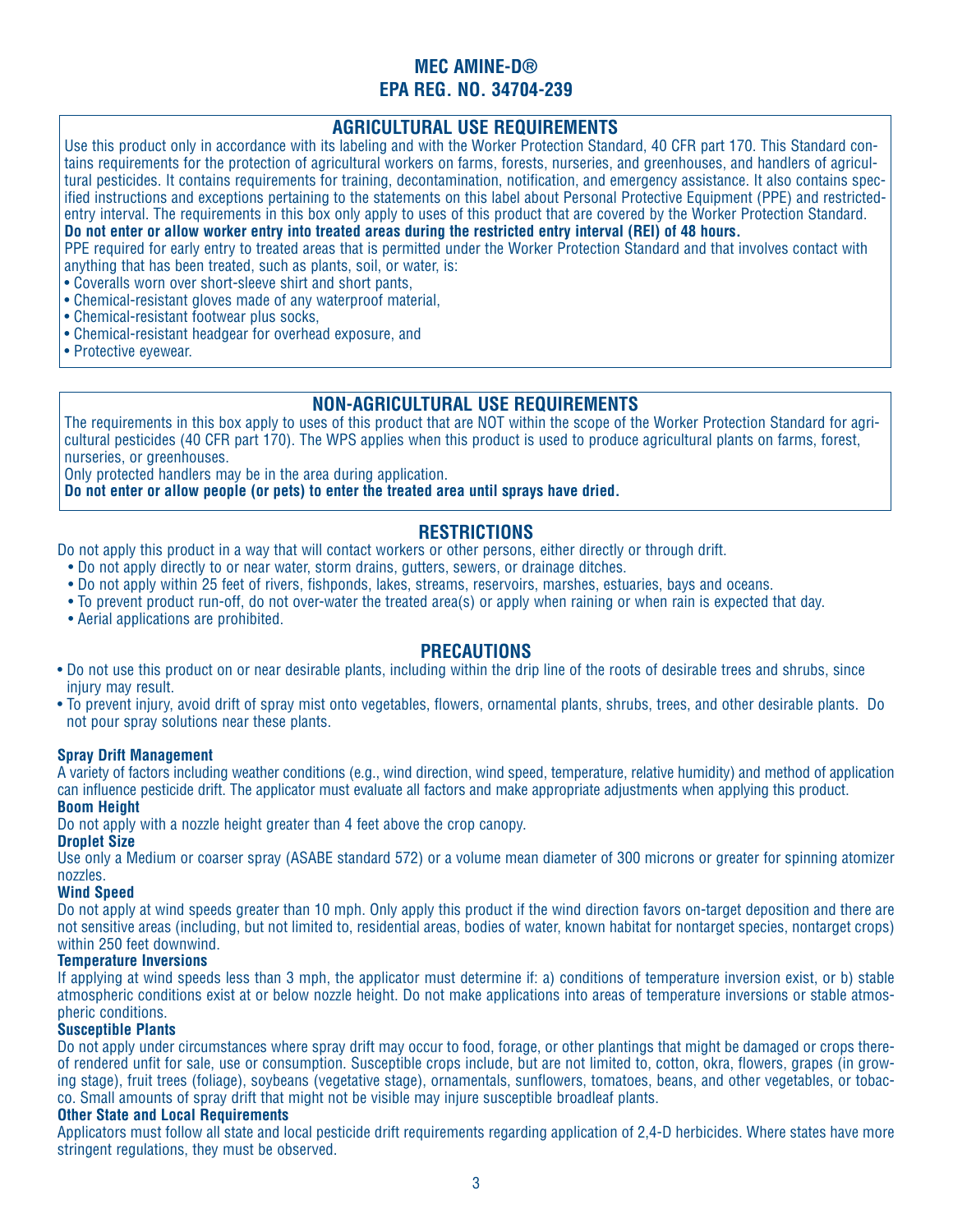### **Equipment**

All ground application equipment must be properly maintained and calibrated using appropriate carriers or surrogates.

**ADJUVANT USE** When an adjuvant is to be used with this product, Loveland Products recommends using LI 700® or Liberate®.

### **SMALL QUANTITY DILUTION TABLE**

To spray small areas use the following dilution table.

| If rate on label (pt/A) shows: | Amount of product for 1000 sq ft |
|--------------------------------|----------------------------------|
| $0.5$ pt                       | $0.20$ fl oz $(1-3/16$ tsp)      |
| $0.67$ pt                      | $0.25$ fl oz $(1.5$ tsp)         |
| $0.75$ pt                      | $0.67$ fl oz $(2.0$ tsp)         |
| 1.0 <sub>pt</sub>              | $0.375$ fl oz $(2.25$ tsp)       |
| 2.0 pt $(1.0$ gt)              | $0.75$ fl oz $(1.5$ tbsp)        |
| $3.0$ pt $(1.5$ gt)            | 1.0 fl $oz$ (2.5 tbsp)           |
| $4.0$ pt $(2.0$ gt)            | 1.5 fl $oz(3.0 tbsp)$            |
| $8.0$ pt $(4.0$ qt)            | 3.0 fl oz (9.0 tbsp)             |

## **WEEDS CONTROLLED BY MEC AMINE-D®**

**Bedstraw** Black medic **Buckhorn** Burdock **Chicory** Chickweed Clover Dandelion Dock

Ground ivy Heal-all Henbit Knotweed **Lambsquarters** Lespedeza **Mallow Morningglory Peppergrass** 

- **Piaweed Plantain** Poison ivy Poison oak Purslane Ragweed Sheep sorrel Shepherd's-purse Speedwell
- **Spurge** Wild carrot Wild garlic Wild lettuce Wild onion Yarrow

# **USE SITE INSTRUCTIONS**

## **SOD FARMS**

Mec Amine-D provides selective broadleaf control in warm season and cool season turfgrass established for commercial sod production.

### **Application Rates**

Application Rates for sod farms are listed in the tables under the 'Ornamental and Recreational Lawns and Turf' Section

### **Restrictions**

- Do not apply this product through any type of irrigation system or by air.
- Do not apply this product immediately before rainfall or irrigation.
- Do not irrigate or water the turfgrass within 24 hours after application.
- Do not make more than 2 applications per year.
- Do not exceed a maximum of 4.0 pints Mec Amine-D (1.2 pounds acid equivalent 2,4-D) per acre per application.
- Minimum interval of 30 days between applications.

### **Precautions**

- Delay mowing 1 to 2 days before and after the application of this product.
- Treated areas may be reseeded 3 to 4 weeks after application.
- Do not apply this product to "Floratam" St. Augustinegrass as injury is likely to occur.

### **Application Schedules for Sod Farms**

Apply Mec Amine-D to broadleaf weeds that are actively growing. Follow-up applications may be required for dense infestations of perennial and biennial weeds.

### **Newly Seeded Areas**

#### **Precaution**

• To minimize risk of injury, apply Mec Amine-D to grass seedlings after the second mowing.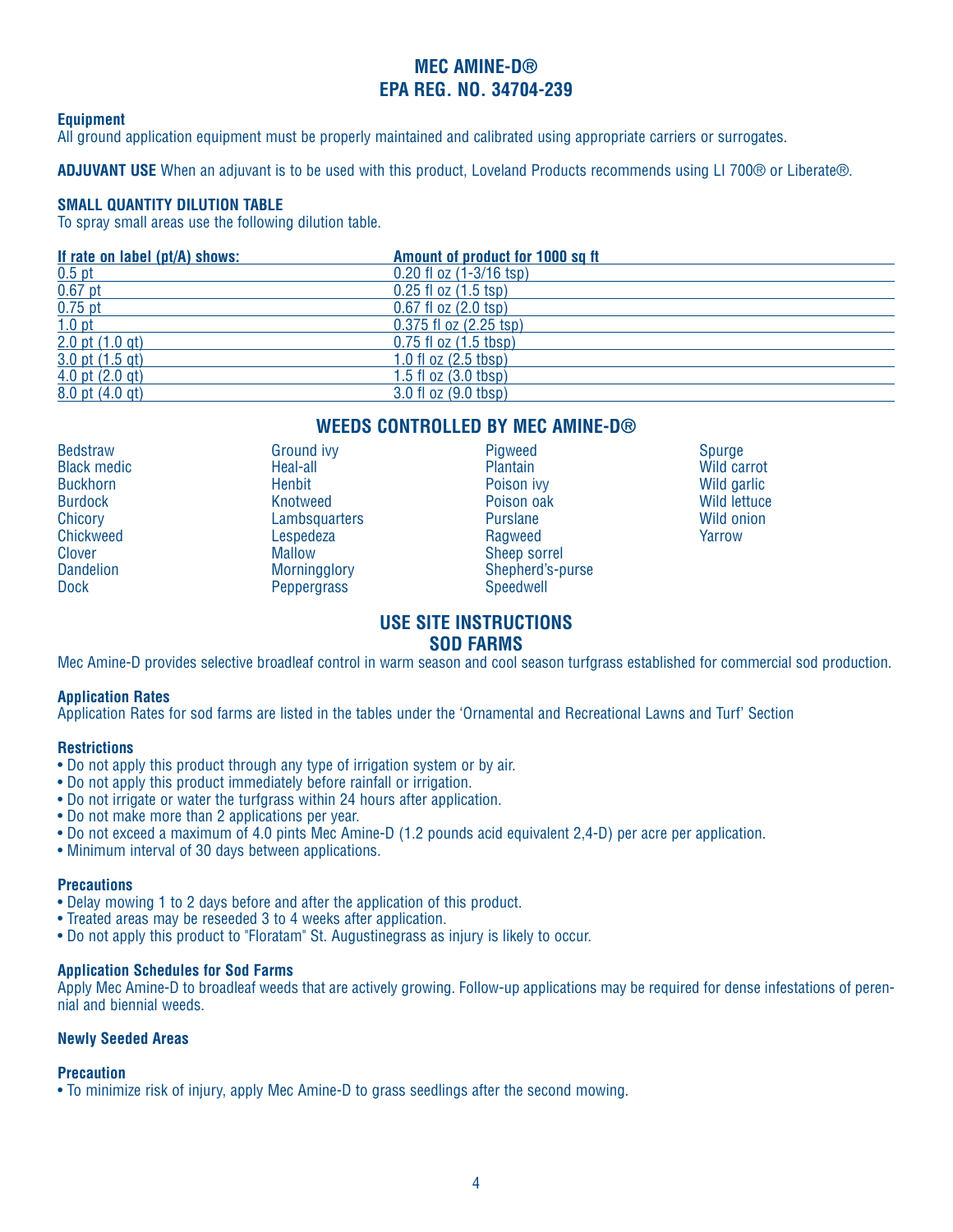### **Newly Sodded, Sprigged or Plugged Areas Precautions**

- Delay the application of Mec Amine-D to newly sodded, sprigged or plugged grasses until 3 to 4 weeks after the sodding, sprigging or plugging operations.
- To reduce risk of injury, applications to Bermudagrass, Zoysiagrass, Bahiagrass should be made while dormant.

# **ORNAMENTAL AND RECREATIONAL LAWNS AND TURF**

### **Use Sites**

Mec Amine-D is for use on lawns and ornamental areas (Residential/Domestic, Industrial, and Institutional).

Residential/Domestic turf sites are defined as ornamental and turf areas associated with the household or home life, including but not limited to:

- Apartment Complexes
- Condominiums
- Patient care areas of nursing homes, mental institutions, hospitals or convalescent homes.

Industrial turf sites are defined as ornamental and turf areas in areas not associated with residential activities, including but not limited to:

- Parks
- Golf Courses
- Streets
- Retail Outlets
- Cemeteries
- Office Buildings

Institutional turf sites are defined as ornamental and turf areas around properties or facilities providing a service to public or private organizations, including but not limited to:

- Hospitals
- Nursing Homes
- Schools
- Museums
- Libraries
- Sports Facilities

| <b>Applications</b>                                                                                                                              | <b>Rates</b>                                                                                                                                  | <b>Comments</b>                                                                                                                                                                                                                                                                                                                                                                                                                                                                                                                                         |
|--------------------------------------------------------------------------------------------------------------------------------------------------|-----------------------------------------------------------------------------------------------------------------------------------------------|---------------------------------------------------------------------------------------------------------------------------------------------------------------------------------------------------------------------------------------------------------------------------------------------------------------------------------------------------------------------------------------------------------------------------------------------------------------------------------------------------------------------------------------------------------|
| <b>Cool Season Grasses</b><br>such as:<br><b>Bluegrass</b>                                                                                       | 3.0 to 4.0 pts/A<br>$(1.1 \text{ to } 1.5 \text{ fl oz}/1000 \text{ sq ft})$<br>$(0.9 \text{ to } 1.2 \text{ lb} \text{ ae } 2,4-\text{D/A})$ | For normal application, use 40.0 to 80.0 gals of water/A<br>$(1.0 \text{ to } 2.0 \text{ gal of water per } 1000 \text{ sq ft}).$                                                                                                                                                                                                                                                                                                                                                                                                                       |
| <b>Fescue</b><br>Rye                                                                                                                             |                                                                                                                                               | For professional lawn maintenance, use 1.0 to 5.0 gal of water<br>/1000 sq ft. Higher water volumes may be used when tank-<br>mixed with a turf fertilizer. Follow fertilizer labels for proper<br>amounts to add.                                                                                                                                                                                                                                                                                                                                      |
| <b>Warm Season Grasses</b><br>such as:<br>St. Augustinegrass<br><b>Bahiagrass</b><br><b>Bermudagrass</b><br>Centipedegrass<br><b>Zoysiagrass</b> | 2.0 to 2.5 pt/A<br>(0.75 to 0.9 fl oz/1000 sq ft)<br>$(0.6 \text{ to } 0.8 \text{ lb} \text{ ae } 2,4-\text{D/A})$                            | Use 40.0 to 200.0 gal of water/A (1.0 to 5.0 gal of water/1000<br>sq ft). Use reduced rates if grass is stressed from heat or<br>drought. Exercise care when applying during growth stages<br>from dormancy to green-up and from green-up to dormancy.<br>Some temporary discoloration may occur on warm season<br>grasses.<br>NOTE: If Bermudagrass is dormant, up to 4.0 pt/A may be<br>used (1.5 fl oz/1000 sq ft). Some hybrid Bermudagrasses<br>may be sensitive to this product. Contact your local extension<br>service weed control specialist. |

**Lower Volume Equipment:** Use as little as 5.0 gallons of water per acre. Use only application equipment that is capable of spreading a uniform droplet, wetting each weed surface.

## **Restrictions**

- Do not apply this product through any type of irrigation system or by air.
- Do not exceed a maximum of 4.0 pints Mec Amine-D per acre (1.2 pounds acid equivalent 2,4-D per acre) per application.
- Do not make more than 2 applications per year.
- The maximum seasonal rate is 8.0 pints Mec Amine-D per acre (2.4 pounds acid equivalent 2,4-D per acre), excluding spot treatments.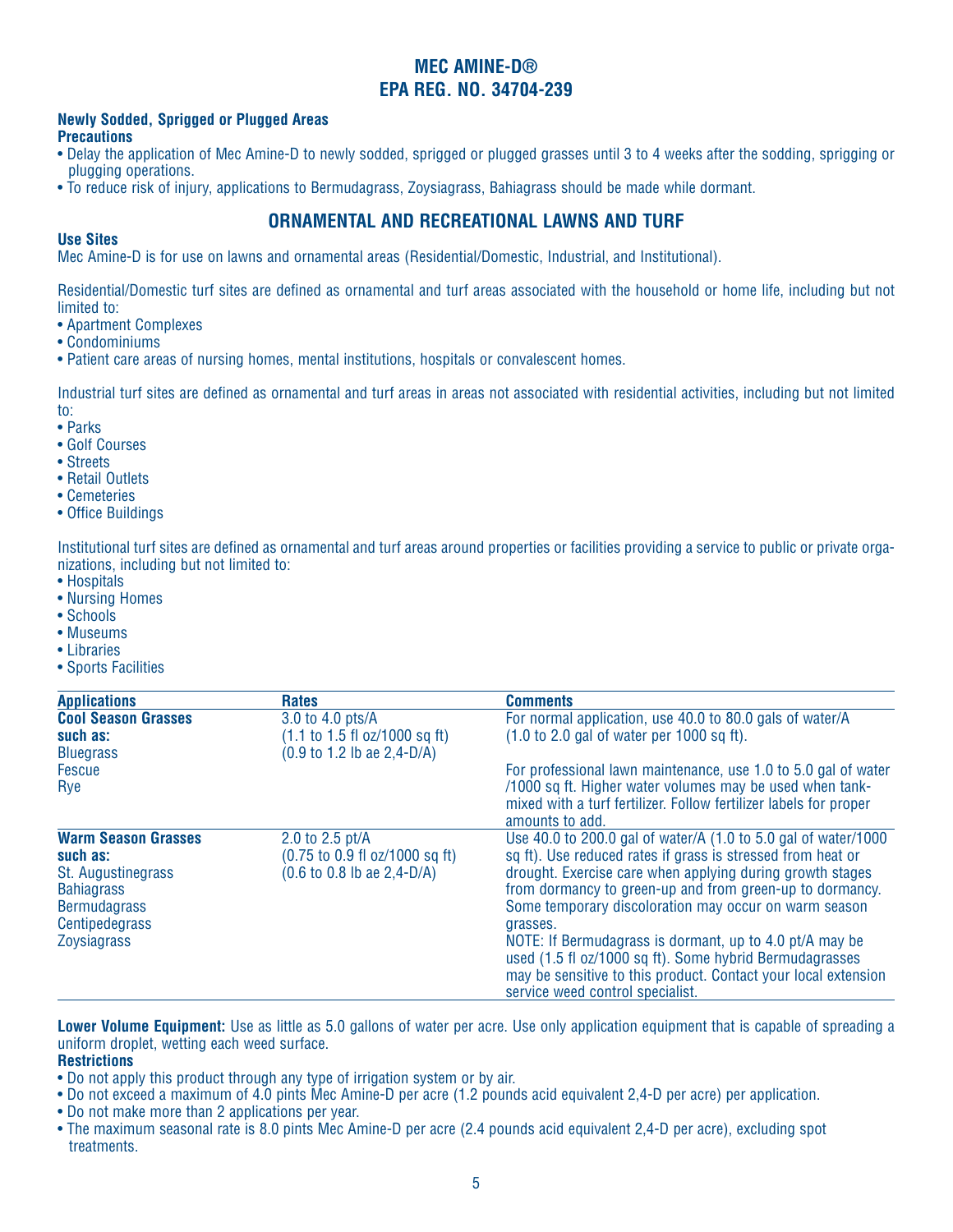### **Precautions**

- Overdosing Bentgrass, St. Augustine, and Centipede grasses may result in injury.
- Large volumes of spray water (i.e. 1.0 fluid ounce (0.019 pound acid equivalent 2,4-D) in 5.0 gallons of water per 1500 square feet) will aid in obtaining uniform coverage.
- When applying with a hand-type sprayer, use a single nozzle sprayer. If a multiple nozzle spray is used, sideways application with a boom configured such that the spray from more than one nozzle may land on the same area will result in heavy, localized over-application and subsequent turf discoloration or injury.

### **NON-TURF AREAS**

(Fencerows, Hedgerows, Roadsides (including aprons and guardrails), Non-irrigation Ditches, Rights-of-way, Utility Power Lines, Railroads, Airports, and Industrial Sites):

### **Restrictions**

- Do not apply to commercial timber or other plants being grown for sale or other commercial use.
- Do not apply to plants being grown for commercial seed production.
- Do not apply to plants being grown for research purposes.
- Do not apply by air.

### **Precautions**

- To avoid injury, do not apply this product to St. Augustinegrass at the non-turf rates specified below in this section.
- Avoid overdosing Bentgrass as injury may result.
- Some hybrid Bermudagrass may be sensitive to this product. Contact your local Extension Service Weed Control Specialist for sensitive grasses in your area.
- Large volumes of spray water (i.e. 1.0 fluid ounce (0.019 pound acid equivalent 2,4-D) in 5.0 gallons water per 1500 square feet; 1.9 pints (0.56 pound acid equivalent 2,4-D) in 150.0 gallons per acre) will aid in obtaining uniform coverage.
- When applying with a hand-type sprayer, use a single nozzle sprayer. If a multiple nozzle spray is used, sideways application with a boom configured such that the spray from more than one nozzle may land on the same area will result in heavy, localized over-application and subsequent turf discoloration or injury.

### **Postemergence (annual and perennial weeds) applications:**

| <b>Broadleaf Weeds</b> | <b>Amount/Acre</b>                                          | Amount/1000 Sq Ft                                              | <b>Directions</b>                                                                                                                                                                                                                                                                                                                                       |
|------------------------|-------------------------------------------------------------|----------------------------------------------------------------|---------------------------------------------------------------------------------------------------------------------------------------------------------------------------------------------------------------------------------------------------------------------------------------------------------------------------------------------------------|
| Small broadleaf weeds  | 2.6 pt (0.8 lb ae 2,4-D)<br>/50.0 to 300.0 gal of<br>water. | 1.0 fl oz $(0.019$ lb ae $2,4-D$ )/9.0<br>to 55.0 pt of water. | Thoroughly saturate all weeds with spray<br>mixture. Apply any time between the time<br>when plants come into full leaf (Spring) to<br>when the plants begin to go dormant. Best<br>results are obtained when weeds are young<br>and actively growing. Do not cut weeds<br>until herbicide has translocated throughout<br>the plant causing root death. |
| Heavy, dense stands    | 6.5 pt (2.0 lb ae 2,4-D)<br>/300.0 gal of water.            | 2.4 fl oz (0.045 lb ae 2,4-D)/6.8<br>gal of water.             |                                                                                                                                                                                                                                                                                                                                                         |
| Spot applications with | <b>Spot Treatment Only</b>                                  |                                                                | Spray to thoroughly wet all foliage.                                                                                                                                                                                                                                                                                                                    |
| small tank sprayers    | 4.0 fl oz (0.076 lb ae 2,4-D)/1.0 gal of water              |                                                                |                                                                                                                                                                                                                                                                                                                                                         |

### **Restrictions**

- Do not make more than 2 applications per year.
- Do not exceed a maximum 6.5 pints of Mec Amine-D (2.0 pounds acid equivalent 2,4-D) per acre, or 2.4 fluid ounces (0.045 pound acid equivalent 2,4-D) per 1000 square feet, per application, including spot treatment.
- Minimum interval of 30 days between applications.

### **Postemergence applications (woody plants):**

For control of woody plants, apply to both stems and foliage any time from the time foliage is completely matured until the time plants start to go dormant. All leaves, stems and suckers must be completely wet to the ground line for effective control. Regrowth may be anticipated on the more resistant species. Add 6.0 to 9.0 pints of Mec Amine-D to 100.0 gallons of water applying 200.0 to 600.0 gallons of spray mixture per acre (43,560 square feet) depending upon the height and thickness of the brush. Mix thoroughly before spraying.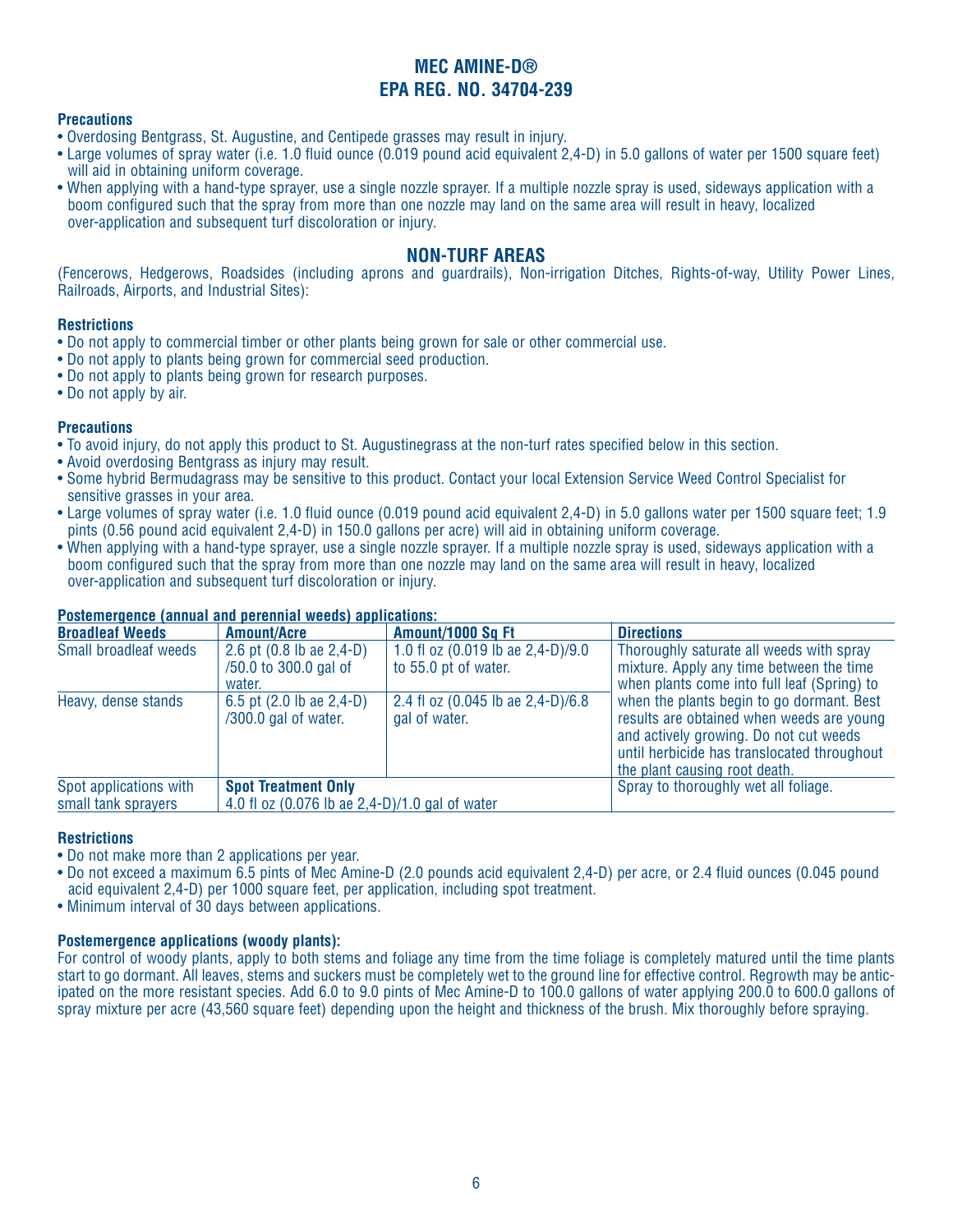| <b>Broadleaf Weeds</b> | <b>Amount/Acre</b>                                                                                         | Amount/1000 Sq Ft                             | <b>Directions</b>                                                                                                                                                                                                                                                                                           |
|------------------------|------------------------------------------------------------------------------------------------------------|-----------------------------------------------|-------------------------------------------------------------------------------------------------------------------------------------------------------------------------------------------------------------------------------------------------------------------------------------------------------------|
| <b>Woody Plants</b>    | 6.0 to 9.0 pt<br>$(0.5 \text{ to } 0.75 \text{ lb} \text{ ae})$<br>MCPP-p)/200.0 to 600.0<br>gal of water. | 2.2 to 3.3 fl oz/5.0 to 14.0<br>gal of water. | Apply to both stems and foliage any time<br>from the time foliage is completely matured<br>until the time plants start to go dormant. All<br>leaves, stems and suckers must be<br>completely wet to the ground line for<br>effective control. Regrowth may be anticipated<br>on the more resistant species. |
| Spot applications with | <b>Spot Treatment Only</b>                                                                                 |                                               | Spray to thoroughly wet all foliage.                                                                                                                                                                                                                                                                        |
| small tank sprayers    | 4.0 fl oz (0.076 lb ae 2,4-D)/1.0 gal of water                                                             |                                               |                                                                                                                                                                                                                                                                                                             |

### **Restrictions**

- Do not make more than 1 application per year.
- Do not exceed a maximum broadcast application of 9.0 pints Mec Amine-D (0.75 pound acid equivalent MCPP-p) per acre, or 3.3 fluid ounces per 1000 square feet, per year, including spot treatment.

## **STORAGE AND DISPOSAL**

Do not contaminate water, food, or feed by storage or disposal.

**PESTICIDE STORAGE:** KEEP FROM FREEZING. Store in safe manner. Store in original container only. Keep container tightly closed when not in use. Reduce stacking height where local conditions can affect package strength. Personnel should use clothing and equipment consistent with good pesticide handling. Do not store under conditions which might adversely affect the container or its ability to function properly.

**PESTICIDE DISPOSAL:** Pesticide wastes are acutely hazardous. Improper disposal of excess pesticide, spray mixture, or rinsate is a violation of Federal law and may contaminate groundwater. If these wastes cannot be disposed of by use according to label instructions, contact your State Pesticide or Environmental Control Agency, or the Hazardous Waste representative at the nearest EPA Regional Office for guidance.

## **CONTAINER DISPOSAL:**

### **Nonrefillable container:**

Do not reuse this container to hold materials other than pesticides or dilute pesticides (rinsate). After emptying and cleaning, it may be allowable to temporarily hold rinsate or other pesticide-related materials in the container. Contact your state regulatory agency to determine allowable practices in your state. Once cleaned, some agricultural plastic pesticide containers can be taken to a container collection site or picked up for recycling. To find the nearest site, contact your chemical dealer or manufacturer, or contact The Agricultural Container Recycling Council (ACRC) at www.acrecycle.org. If not recycled, then puncture and dispose of in a sanitary landfill, or incineration, or if allowed by state and local authorities, by burning. If burned, stay out of smoke. Triple rinse or pressure rinse container (or equivalent) promptly after emptying.

For packages equal to or less than 5 gallons: Triple rinse as follows: Empty the remaining contents into application equipment or a mix tank and drain for 10 seconds after the flow begins to drip. Fill the container 1/4 full with water and recap. Shake for 10 seconds. Pour rinsate into application equipment or a mix tank or store rinsate for later use or disposal. Drain for 10 seconds after the flow begins to drip. Repeat this procedure two more times. **Pressure rinse as follows:** Empty the remaining contents into application equipment or a mix tank and continue to drain for 10 seconds after the flow begins to drip. Hold container upside down over application equipment or mix tank or collect rinsate for later use or disposal. Insert pressure rinsing nozzle in the side of the container, and rinse at about 40 PSI for at least 30 seconds. Drain for 10 seconds after the flow begins to drip.

**For packages with capacities greater than 5 gallons or 50 pounds.: Triple rinse as follows:** Empty the remaining contents into application equipment or a mix tank. Fill the container 1/4 full with water. Replace and tighten closures. Tip container on its side and roll it back and forth, ensuring at least one complete revolution, for 30 seconds. Stand the container on its end and tip it back and forth several times. Turn the container over onto its other end and tip it back and forth several times. Empty the rinsate into application equipment or a mix tank or store rinsate for later use or disposal. Repeat this procedure two more times. **Pressure rinse as follows:** Empty the remaining contents into application equipment or a mix tank and continue to drain for 10 seconds after the flow begins to drip. Hold container upside down over application equipment or mix tank or collect rinsate for later use or disposal. Insert pressure rinsing nozzle in the side of the container, and rinse at about 40 PSI for at least 30 seconds. Drain for 10 seconds after the flow begins to drip. **For refillable containers:** 

Refill this container with pesticide only. Do not reuse this container for any other purpose. Cleaning the container before final disposal is the responsibility of the person disposing of the container. Cleaning before refilling is the responsibility of the refiller. To clean the container before final disposal, empty the remaining contents from this container into application equipment or mix tank. Fill the container about 10 percent full with water. Agitate vigorously or recirculate water with the pump for 2 minutes. Pour or pump rinsate into application equipment or rinsate collection system. Repeat this rinsing procedure two more times.

**In Case of Spill: For help with any spill, leak, fire or exposure involving this material, call day or night CHEMTREC –** 

**1-800-424-9300.** Steps to be taken in case material is released or spilled: Dike and contain the spill with inert material (sand, earth, etc.) and transfer liquid and solid diking material to separate containers for disposal. Remove contaminated clothing, and wash affected skin areas with soap and water. Wash clothing before re-use. Keep the spill out of all sewers and open bodies of water.